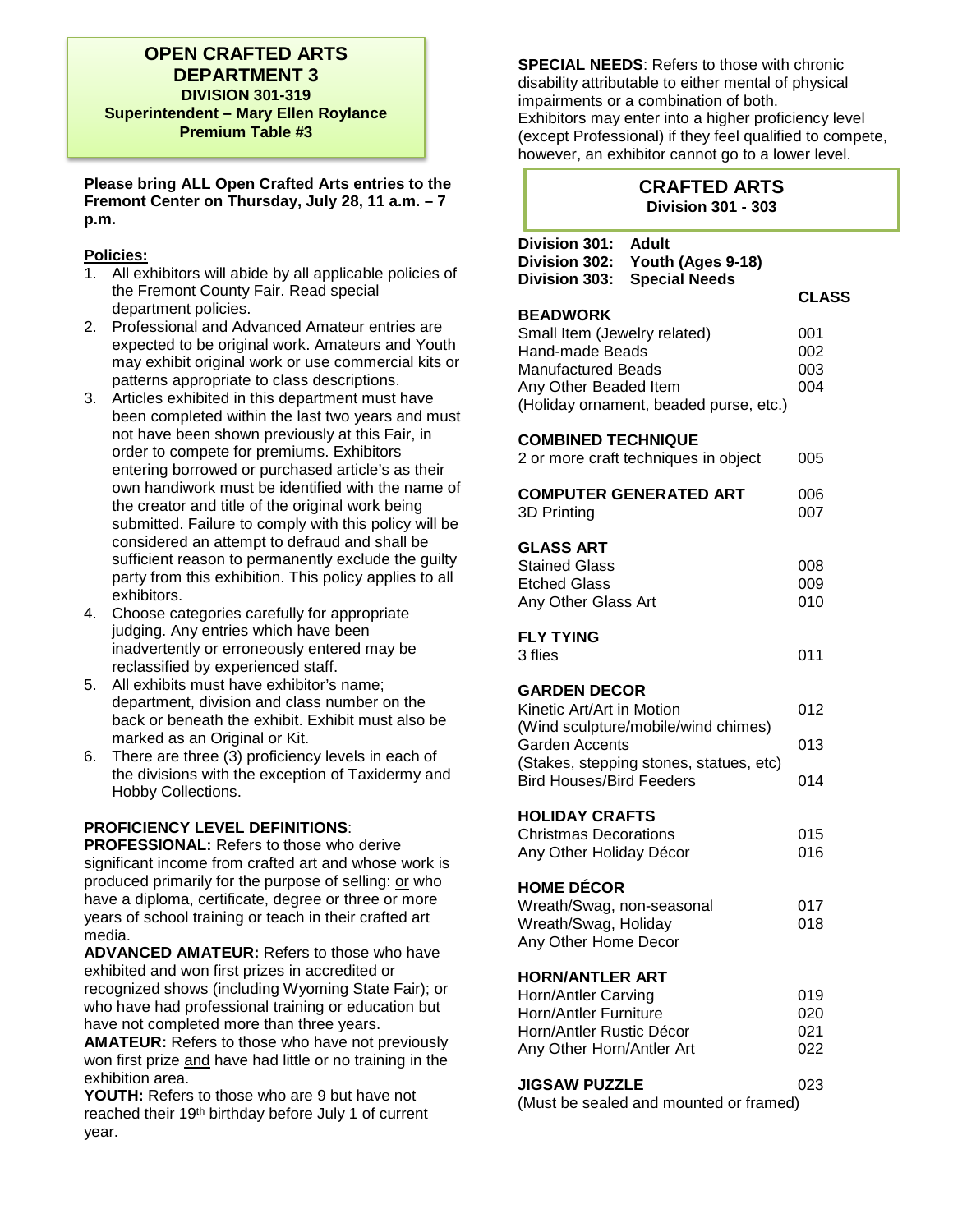| (Crafted Arts continued)<br><b>METAL</b>                                                                                                                                                                                                                                                           | <b>CLASS</b>                                                |
|----------------------------------------------------------------------------------------------------------------------------------------------------------------------------------------------------------------------------------------------------------------------------------------------------|-------------------------------------------------------------|
| Decorative<br>Furniture<br>Any Other                                                                                                                                                                                                                                                               | 024<br>025<br>026                                           |
| <b>MOSIACS</b>                                                                                                                                                                                                                                                                                     | 027                                                         |
| <b>PAPER CRAFTING</b><br>Collage<br>Origami/Kirigami<br>Any Other Paper Item                                                                                                                                                                                                                       | 028<br>029<br>030                                           |
| <b>PAINTED OBJECTS</b><br>Tole                                                                                                                                                                                                                                                                     | 031                                                         |
| Decorated Cloth, Tube/ Brush/<br>Stencil/ Sponge<br>Stenciling, Any Other<br>Decorated Wood, Painted, but not tole<br>Glass/Concrete painted<br><b>Painted Metal</b><br>Diamond Painting (Kits)<br>Diamond Painting (Original design)<br>Mandalas Painting (Rock)<br>Mandalas Painting (Any other) | 032<br>033<br>034<br>035<br>036<br>037<br>038<br>039<br>040 |
| <b>SCULPTURE</b><br>Representational/Folk<br>Non-Representational/Abstract<br>Bronzing, small<br>Bronzing, large                                                                                                                                                                                   | 041<br>042<br>043<br>044                                    |
| <b>TEXTILE ART OR FABRIC ART</b><br>Dyed or painted, any technique                                                                                                                                                                                                                                 | 045                                                         |
| <b>VINYL &amp; SUBLIMATION</b><br>Home Décor<br>Utilitarian items (Tumblers/mugs)<br>Wearable<br><b>WEARABLE ART</b><br>Tie Dye                                                                                                                                                                    | 046<br>047<br>048<br>049                                    |
| Any other wearable Art                                                                                                                                                                                                                                                                             | 050                                                         |
| <b>ANY OTHER CRAFTED ART</b><br>Candles, Handmade/Decorated<br><b>Flower Pots - Creations</b><br>Lego, any other art<br><b>Silk Flower Arrangements</b><br>Dried/Homemade Flower Arrangement<br>Weaving/Loom Art<br>Any Other Decorative Art<br>Any Other Functional Art                           | 051<br>052<br>053<br>054<br>055<br>056<br>058<br>059        |

#### **JEWELRY Division 304-306**

**Division 304: Professional/Advanced Amateur Division 305: Amateur/Adult Division 306: Youth (Ages 9-18)**

**All Jewelry must be mounted for displaying. Not kits! Non-traditional:** Handcrafted items using polymer or water-based clays, plastics, glass, etc. **Fabricated:** Created by manipulating wires, sheet metal and stone using traditional fabrication techniques such as bending, forging, sawing, soldering, etc. **Cast:** Created using traditional casting techniques such as centrifugal, vacuum, cuttlebone, No commercial waxes or casting allowed. **Note:** Written note on 3X5 card to be attached explaining techniques and materials used. **CLASS NON-TRADITIONAL JEWELRY**

| Necklace/Pendant                | 001 |
|---------------------------------|-----|
| Earrings                        | 002 |
| Bracelet/Rings                  | 003 |
| Set (2 or more matching pieces) | 004 |
|                                 |     |

#### **FABRICATED JEWELRY**

| Necklace/Pendant               | 005 |
|--------------------------------|-----|
| Earrings                       | 006 |
| Bracelet/Rings                 | 007 |
| Set (2 or more matching pieces | 008 |
|                                |     |

# **CAST JEWELRY** 009

#### **LEATHERCRAFT Division 307 - 309**

**Division 307: Professional/Advanced Amateur Division 308: Amateur/Adult Division 309: Youth (Ages 9-18)**

| M<br>۰,<br>۰. |  |
|---------------|--|
|---------------|--|

| Horse Gear                                   | በበ1 |
|----------------------------------------------|-----|
| (Bridles, breast collars, whips, rein, etc.) |     |
| Saddles                                      | 002 |
| Picture, Embossed or 3-D                     | 003 |
| (Must be framed)                             |     |
| Picture, Carved or Tooled                    | 004 |
| (Must be framed)                             |     |
| Personal Items                               | 005 |
| (Purses, handbags, billfolds, wallets,       |     |
| check book covers, etc.)                     |     |
| Home Décor Item                              | 006 |
| <b>Wearing Apparel</b>                       | 007 |
| (Chaps, chinks, shirts, vests, hats, gloves  |     |
| belts, jewelry, etc.)                        |     |

#### **WOODCRAFT Division 310 - 312**

**Division 310: Professional/Advanced Amateur Division 311: Amateur/Adult Division 312 Youth (Ages 9-18)**

Exhibitors may enter two (2) entries per class.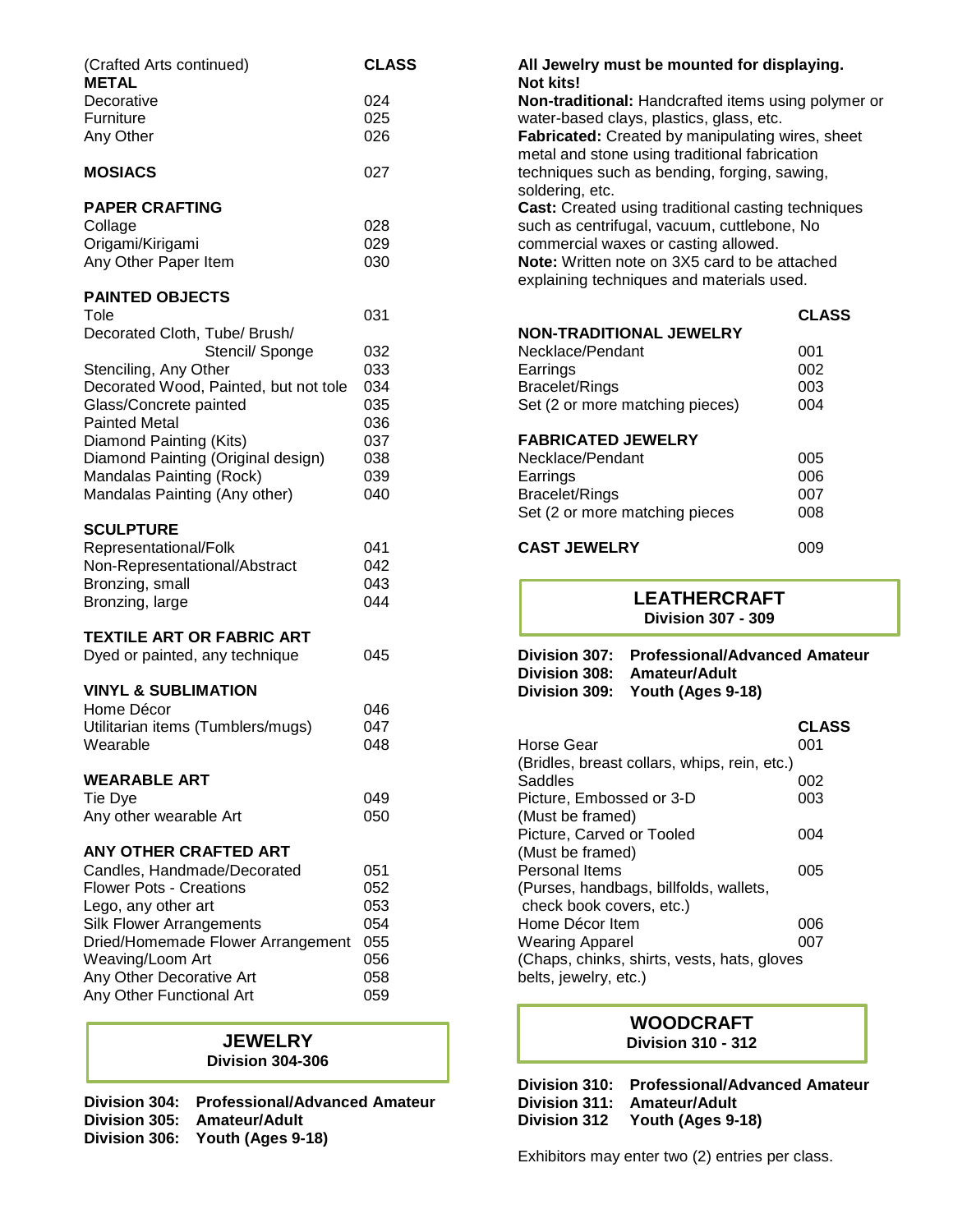|                        | <b>CLASS</b> |
|------------------------|--------------|
| Furniture              | 001          |
| Laser Cut              | 002          |
| Laser Burned or Etched | 003          |
| Wood Burning           | 004          |
| <b>Wood Carving</b>    | 005          |
| <b>Wood Sculpture</b>  | 006          |
| Wood Turning           | 007          |
| Any Other Wood Item    | 008          |

#### **COWBOY CRAFTS Division 313 - 315**

#### **Division 313: Professional/Advanced Amateur Division 314: Amateur/Adult Division 315: Youth (Ages 9-18)**

Exhibitors may enter two (2) entries in each class.

|                         | <b>CLASS</b> |
|-------------------------|--------------|
| Horsehair Hitching      | 001          |
| <b>Rawhide Braiding</b> | 002          |
| Rope Craft              | 003          |
| Spur Making             | 004          |
| Any Other Cowboy Craft  | 005          |
|                         |              |

# **TAXIDERMY Division 316 - 317**

#### **Division 316: Commercial Taxidermist Division 317: Amateur/Adult/Youth**

Exhibitors may enter two (2) entries in each class.

|                          | <b>CLASS</b> |
|--------------------------|--------------|
| <b>Bird or Fowl</b>      | 001          |
| Fish                     | 002          |
| Small Animal             | 003          |
| Large Animal             | 004          |
| <b>Wyoming Game Head</b> | 005          |
| Big Game Head            | 006          |
| Any Other Mount          | 007          |
|                          |              |

# **BEST HOBBY COLLECTION Division 318 - 319**

| Division 319: Youth (Ages 9-18)    |
|------------------------------------|
| <b>CLASS</b>                       |
| Best Hobby Collection (Any)<br>001 |
| Division 318: Adult                |

# **CRAFTED ARTS AWARDS AND DONORS**

**BEST OF SHOW: Fremont County Fair will** present Best of Show Rosettes to the best overall entry, as determined by the Judge, in Crafted Art; Jewelry; Leathercraft; Woodcraft; Cowboy Craft; and Taxidermy.

**PEOPLE'S CHOICE AWARD: Fair Guests** may vote for one entry, which they like best, out of these divisions, Crafter Arts, Jewelry, Leathercraft, Woodcraft, Cowboy Crafts and Taxidermy. Fremont County Fair will present special Rosettes to the most popular entry in each division.

### **SPECIAL CRAFTED ART CONTESTS DEPARTMENT 3 Division 320 - 323**

# **UPCYLCLE - BORN AGAIN JUNK CONTEST Division 320**

#### **Policies:**

- 1. Special Contest featuring an item made from "Junk" into a "Curb Appeal" or "Functional Home" item. Classes are what the item related to after upcycling, not what it was before. All items must be 80% or greater recycled material.
- 2. The entry must be self-supported and easily moved.
- 3. Exhibitor may enter two (2) entries in each class.
- 4. Exhibitor may be individual, group or business.

| <b>CURB APPEAL (Yard, Garden or Patio)</b> | <b>CLASS</b> |
|--------------------------------------------|--------------|
| Seating                                    | 001          |
| Table                                      | 002          |
| Storage                                    | 003          |
| Accent Décor                               | 004          |
| Any Other Item                             | 005          |

#### **"FUNK"TIONAL HOME (Household)**

| 006 |
|-----|
| 007 |
| 008 |
| 009 |
| 010 |
|     |